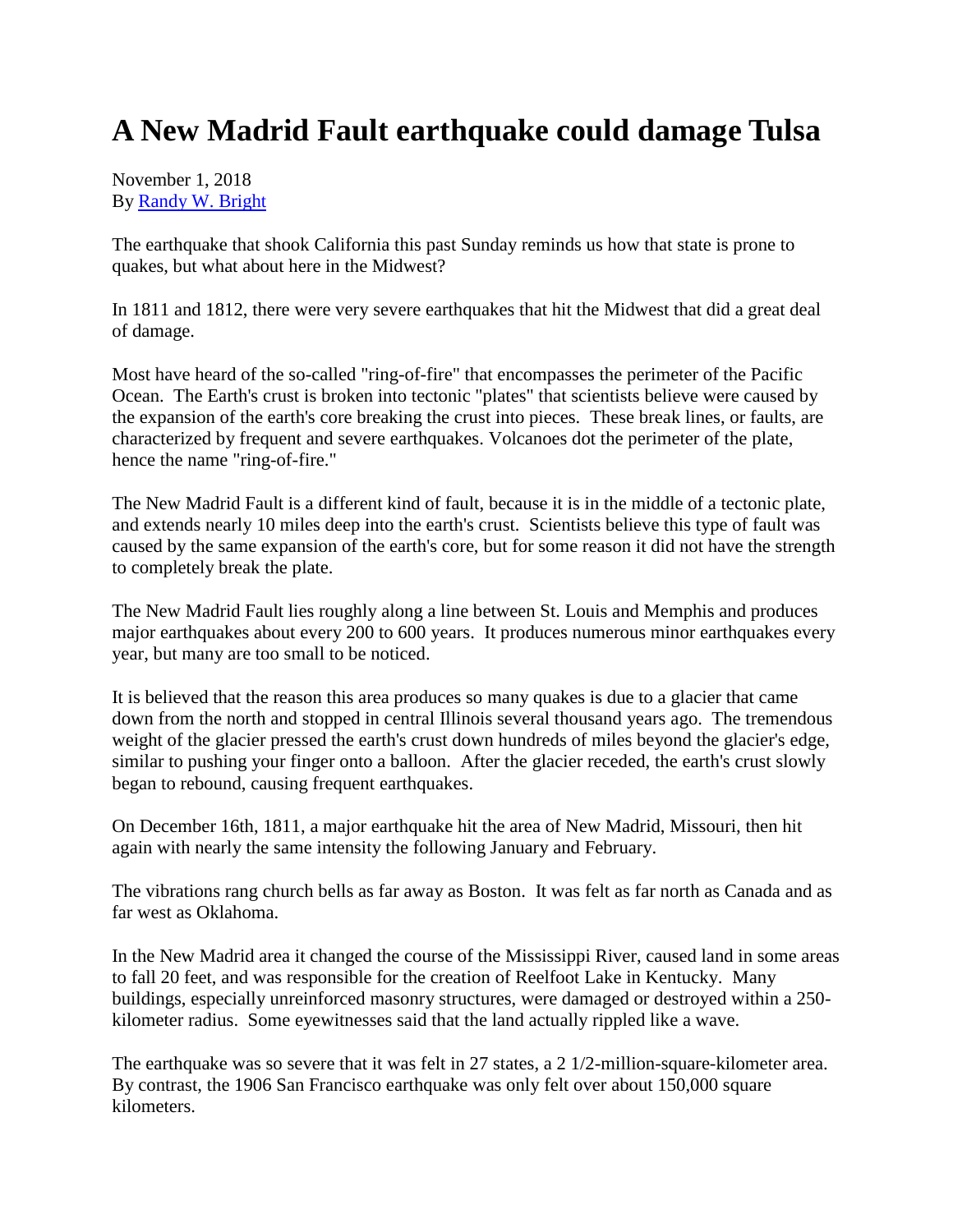The difference is the type of subsoil characteristics of each area. In San Francisco, the area is mostly solid rock. In the Midwest, it is mostly sand and loose soil. Solid rock confines the vibrations by absorbing the energy waves, but the energy waves flow very easily through loose soil.

That brings us to Oklahoma. Why should we be concerned when we don't seem to be prone to earthquakes, or at least we thought so until the earthquakes we have experienced over the past few years? Fracking is most certainly not the cause.

The truth is that we are. Oklahoma has its own set of earthquake faults. In fact, one of them, the Meers Fault, can be seen from the air near Lawton. It produced an earthquake estimated at 7.0 on the Richter scale approximately 1,600 years ago.

Earthquakes occur all over the state, but the greatest concentrations are just west and south of Oklahoma City.

The largest quake recorded on instruments was a Richter 5.2 in El Reno in 1952. Two of the larger earthquakes on record were centered somewhere between Broken Arrow and Tulsa, a 3.9 that occurred in 1915 and a 4.0 in 1956. We are not likely to sustain much damage in Oklahoma from our own earthquake faults. Damage does not generally occur until the earthquake exceeds a 4.0, and that is very rare here.

However, the New Madrid Fault should be of some concern to us. Energy waves from a major earthquake could easily reach us, producing minor damage. Whenever it does hit, the cities of St. Louis and Memphis will see massive damage. Some estimates state that 60 percent of Memphis will be completely destroyed because they have paid little attention to constructing their buildings to survive a major earthquake.

There are as many opinions as there are scientists about when the really big one will hit the New Madrid again, perhaps as high as an 8.0 or higher. Most scientists agree that a quake of 6.0 is likely to occur within the next 35-40 years. Some experts placed the probability at 50 percent that it would hit by the year 2000, and still place a 90 percent chance by 2040.

Will we be ready for the big one?

The earthquake that shook California this past Sunday reminds us how that state is prone to quakes, but what about here in the Midwest?